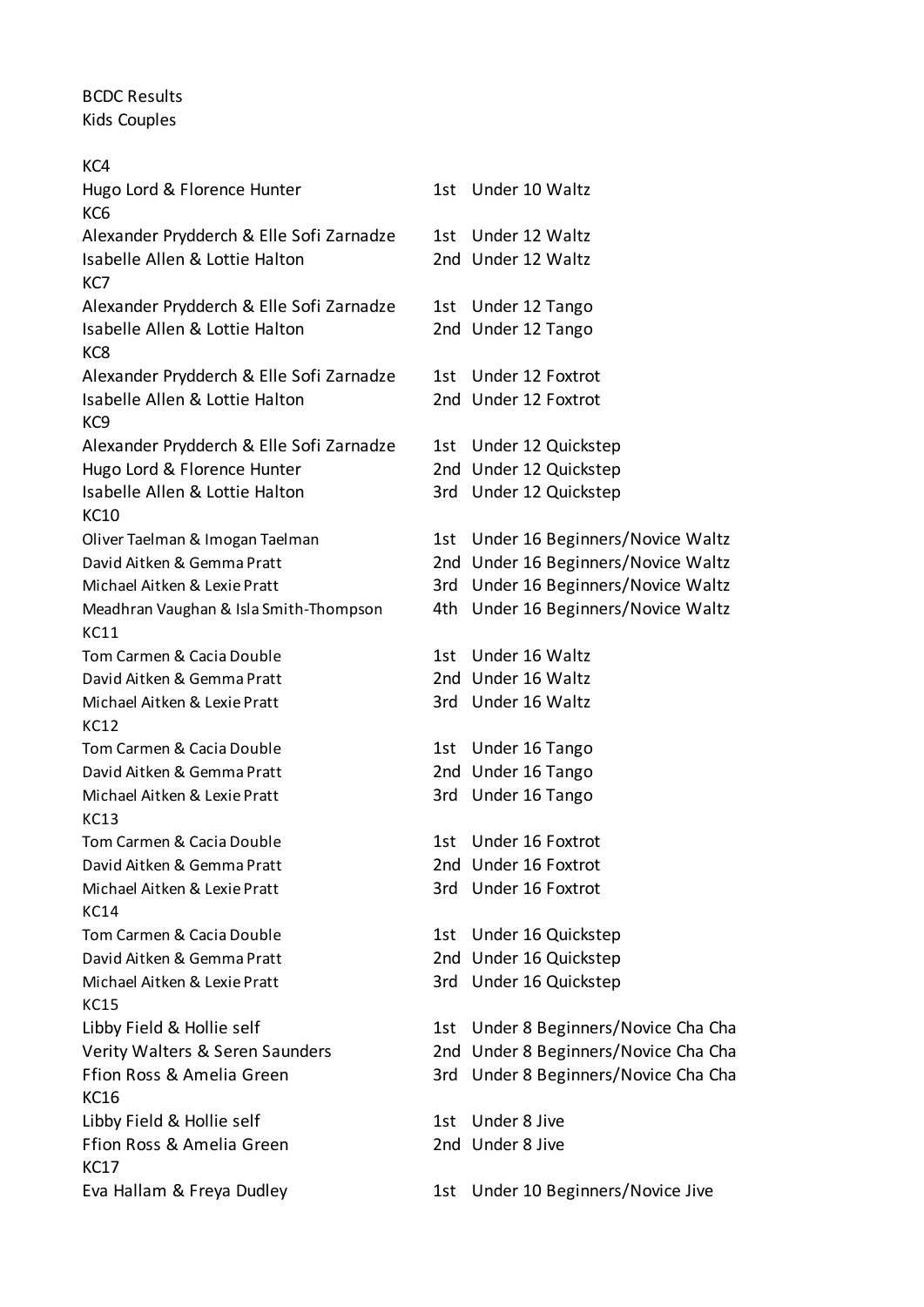Poppy-Rose Furmage & Lacey Nash 2nd Under 10 Beginners/Novice Jive Loan Ross & Kyra May McCarthy 3rd Under 10 Beginners/Novice Jive Amelia Williams & Eva Jones 4th Under 10 Beginners/Novice Jive KC18 Ioan Billen & Thea Francis 1st Under 10 Cha Cha Hugo Lord & Florence Hunter 2nd Under 10 Cha Cha Eva Hallam & Freya Dudley 3rd Under 10 Cha Cha Poppy-Rose Furmage & Lacey Nash 4th Under 10 Cha Cha Amelia Williams & Eva Jones 6. Example 5th Under 10 Cha Cha Loan Ross & Kyra May McCarthy 6th Under 10 Cha Cha KC19 Ioan Billen & Thea Francis 1st Under 12 Beginners/Novice Cha Cha Eva Hallam & Freya Dudley 2nd Under 12 Beginners/Novice Cha Cha KC20 Lukas Dapsys & Ruby Farrell-White 1st Under 12 Cha Cha Cadi Mai James & Hannah Simmonds 2nd Under 12 Cha Cha Alexander Prydderch & Ella Sofi Zarnadze 3rd Under 12 Cha Cha Oliva-Rose Owen & Keyia Gardiner 4th Under 12 Cha Cha Ioan Billen & Thea Francis The Sth Under 12 Cha Cha KC21 Lukas Dapsys & Ruby Farrell-White 1st Under 12 Samba Alexander Prydderch & Ella Sofi Zarnadze 2nd Under 12 Samba Cadi Mai James & Hannah Simmonds 3rd Under 12 Samba Oliva-Rose Owen & Keyia Gardiner 4th Under 12 Samba Ioan Billen & Thea Francis 6th Under 12 Samba KC<sub>22</sub> Alexander Prydderch & Ella Sofi Zarnadze 1st Under 12 Rumba Lukas Dapsys & Ruby Farrell-White 2nd Under 12 Rumba Ioan Billen & Thea Francis 3rd Under 12 Rumba KC23 Alexander Prydderch & Ella Sofi Zarnadze 1st Under 12 Jive Lukas Dapsys & Ruby Farrell-White 2nd Under 12 Jive Cadi Mai James & Hannah Simmonds 3rd Under 12 Jive Oliva-Rose Owen & Keyia Gardiner 4th Under 12 Jive KC24 Ava Williams & Nellie Phillips 1st Under 16 Beginners/Novice Cha Cha Meadhran Vaughan & Isla Smith-Thompson 2nd Under 16 Beginners/Novice Cha Cha Harriet Elizabeth & Isabella-Grace Bevan 3rd Under 16 Beginners/Novice Cha Cha David Aitken & Gemma Pratt 4th Under 16 Beginners/Novice Cha Cha Michael Aitken & Lexie Pratt 5th Under 16 Beginners/Novice Cha Cha Oliver Taelman & Imogen Taelman 6th Under 16 Beginners/Novice Cha Cha KC25 Tomas Rodrigues & Beatrix Walters 1st Under 16 Cha Cha Tom Carmen & Cacia Double 2nd Under 16 Cha Cha Sophie Blowers & Emily Stockdale 3rd Under 16 Cha Cha David Aitken & Gemma Pratt 4th Under 16 Cha Cha Harriet Elizabeth & Isabella-Grace Bevan 5th Under 16 Cha Cha Jasmin Whites & Madison Waldron 6th Under 16 Cha Cha